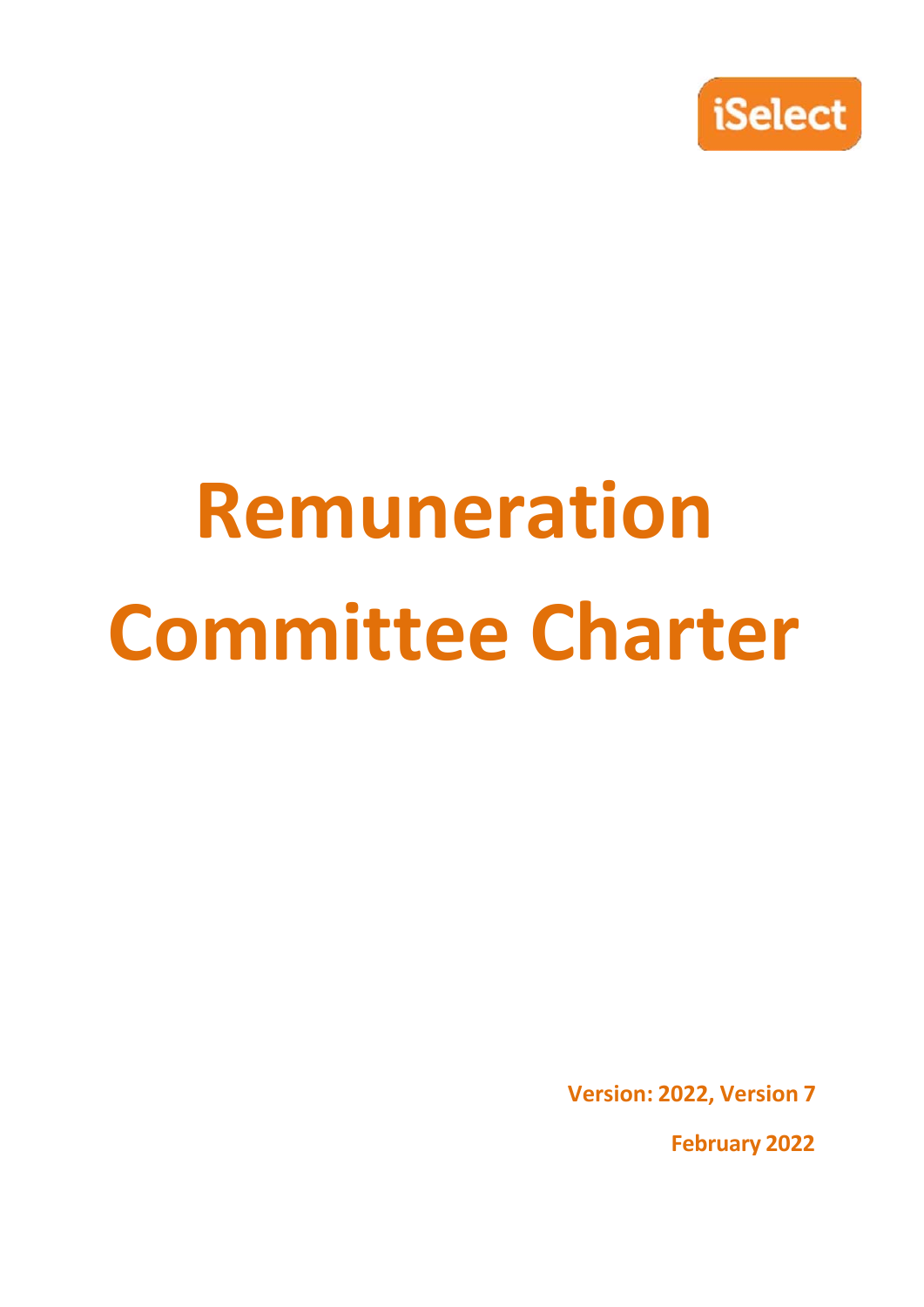# **1. Document Control**

# **1.1 Purpose**

The Remuneration Committee Charter sets out the functions and operations of the Remuneration Committee of iSelect.

# **1.2 Charter information**

| <b>Charter contact:</b> | <b>Company Secretary</b> | <b>Charter owner:</b> | Board            |
|-------------------------|--------------------------|-----------------------|------------------|
| Approval date:          | 21 February 2022         | Effective date:       | 21 February 2022 |
| Review period:          | Annual                   | Next review date:     | February 2023    |

# **1.3 Record keeping requirements**

Documents relating to this Charter will be retained for seven years after they have been superseded.

# **1.4 Document history**

| <b>Version</b> | <b>Date Approved</b> | <b>Author</b>             | <b>Description</b>                                                                                                                    |
|----------------|----------------------|---------------------------|---------------------------------------------------------------------------------------------------------------------------------------|
| V.1            | 7 May 2013           | External Legal<br>Counsel | Creation                                                                                                                              |
| V.2            | 24 August 2015       | Board                     | Update following periodic review                                                                                                      |
| v.3            | 10 October 2016      | Board                     | Update following periodic review                                                                                                      |
| V.4            | 7 December 2017      | Board                     | Update following periodic review                                                                                                      |
| v.5            | 11 December 2019     | Board                     | Update following period review and in line with<br>the 4 <sup>th</sup> Edition Corporate Governance Principles<br>and Recommendations |
| V.6            | 9 December 2020      | Board                     | Update following periodic review                                                                                                      |
| V.7            | 21 February 2022     | Board                     | Update following periodic review                                                                                                      |

# **1.5 Definitions**

| <b>Term</b> | <b>Definition</b>                                          |
|-------------|------------------------------------------------------------|
| Committee   | Means the Remuneration Committee established by the Board. |
| Board       | Means the Board of Directors of iSelect.                   |
| Charter     | Means this Nominations Committee Charter.                  |
| Company     | Means iSelect.                                             |
| iSelect     | Means iSelect Limited (ACN 124 302 932).                   |

# **1.6 Related documents**

iSelect's Constitution iSelect's Board Charter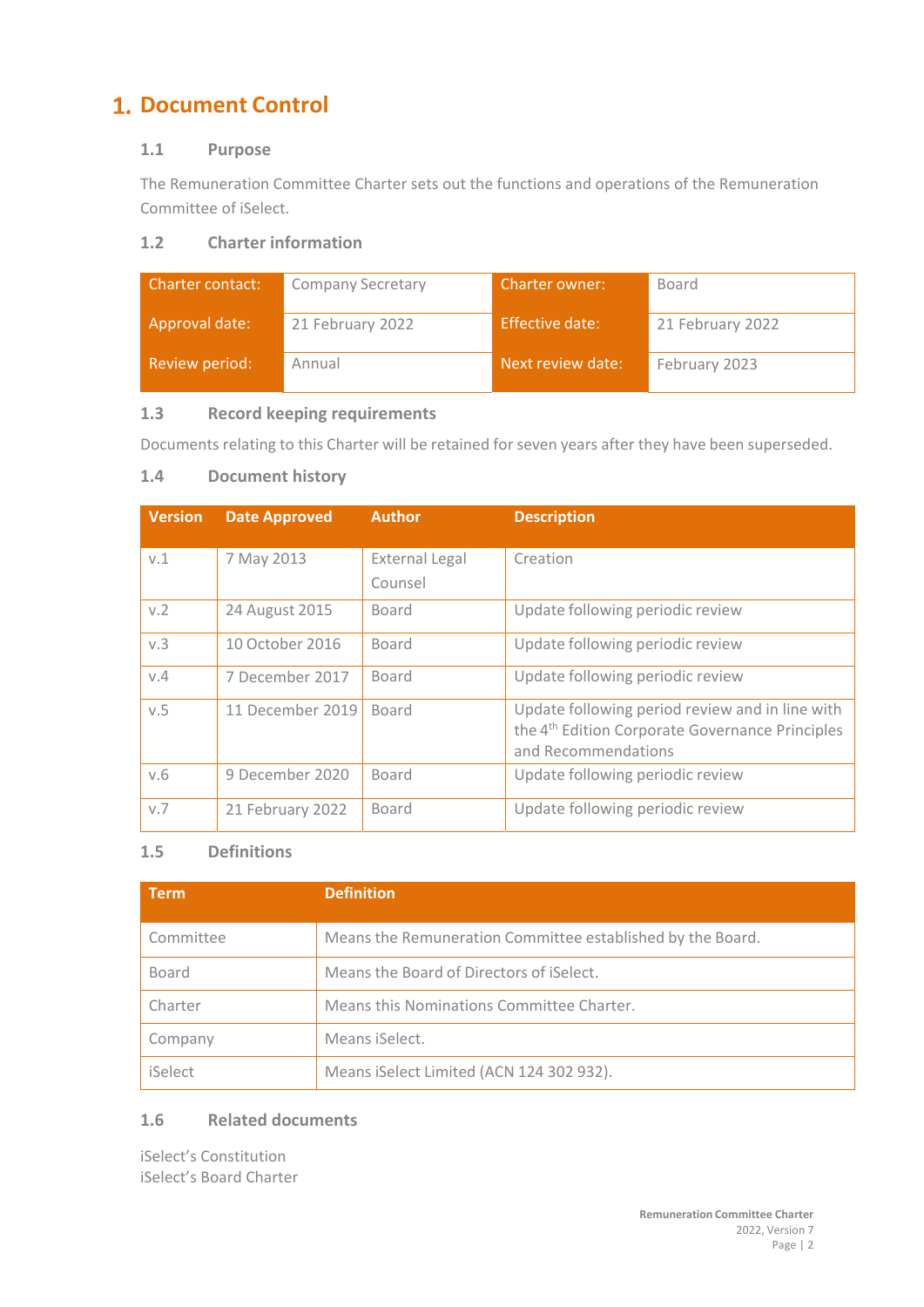# **2 Charter**

#### **2.1 Introduction**

The Board of iSelect have established a Remuneration Committee. The purpose of the Committee is to assist the Board in fulfilling its responsibilities relating to:

- the remuneration of the Chair of the Board and other Directors:
- the remuneration of the Chief Executive Officer (**CEO**) and other members of senior management; and
- iSelect's remuneration framework including strategies and practices.

## **2.2 Duties and responsibilities of the Committee**

The duties and responsibilities of the Committee include:

#### **Remuneration of Directors**

a) monitoring, reviewing and making recommendations to the Board regarding the remuneration of the Chair of the Board and other Directors (including base fees, committee fees, travel and other benefits), within the aggregate amount approved by shareholders.

#### **Remuneration of the CEO and other senior management**

a) reviewing the remuneration and other key employment arrangements for the CEO and other senior management, including quantum and structure (fixed, performance-based, and equitybased), having regard to iSelect's remuneration framework.

#### **Remuneration strategies and practices**

- a) reviewing and making recommendations to the Board regarding the remuneration framework, strategies, policies and practices of iSelect;
- b) setting remuneration policies and practices (where appropriate) within the remuneration framework approved by the Board; and
- c) monitoring the effectiveness of iSelect's remuneration framework in achieving its objectives.

#### **Equity‐based employee plans**

- a) reviewing and making recommendations to the Board regarding the establishment of any new and the material amendment of the terms of any existing equity-based employee plans;
- b) making recommendations to the Board regarding the proposed terms of, and making of, offers to employees of iSelect including but not limited to, determining eligibility criteria and performance hurdles; and
- c) exercising all powers, authorities and discretions relating to iSelect's equity‐based employee plans that are delegated to it by the Board, and in certain circumstances, make offers to employees under those plans.

#### **Other matters**

a) reviewing other relevant matters identified from time to time, or as requested by the Board.

#### **2.3 Committee composition**

The Committee will have at least three members. The members will be appointed by the Board.

Each member will be a Non‐executive Director of the Board. A majority of the members will be independent Directors.

**Remuneration Committee Charter** 2022, Version 7 Page | 3 The Board will appoint the Chair of the Committee from amongst the independent Directors.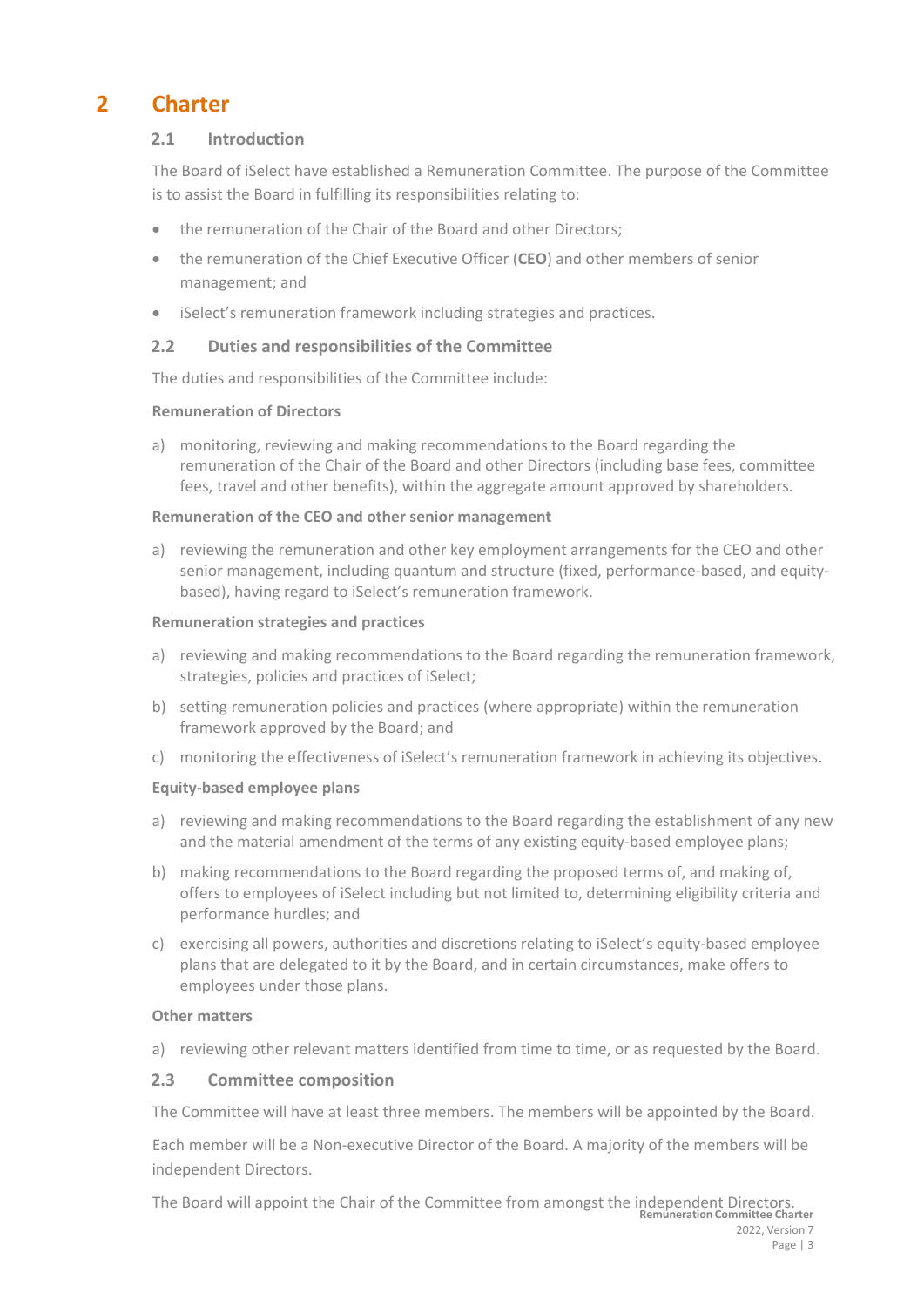Members of the Committee may resign by giving reasonable notice in writing to the Chair of the Committee.

If a member ceases to be a Director of the Board, that member ceases to be a member of the Committee.

## **2.4 Administrative matters**

#### **Meetings**

The Committee will meet as often as the members deem necessary in order to fulfil their role, although it is intended that the Committee meet no less than twice each calendar year. Additional Committee meetings may also be convened as the Chair of the Committee considers necessary, taking into account requests from any member or the CEO.

A quorum of the Committee will comprise any two members.

If the Chair of the Committee is unable to attend a Committee meeting, the Chair, or the members present, will appoint another member who is an independent Director to act as Chair at that meeting.

Members may attend Committee meetings in person or participate by videoconference or other electronic means. Committee decisions may be made by circular or written resolution. A circular or written resolution signed by all members will be effective as a resolution duly passed at a Committee meeting and may consist of several documents in like form, each signed by one or more members. The expression "written" includes email or other electronic means.

#### **Attendance**

Notice of Committee meetings will be provided to Directors of the Board who are not members and such Directors may attend Committee meetings.

Notice of Committee meetings will also be provided to the CEO and the Executive, People and Culture, who may attend meetings as requested. Other members of management and advisers may be invited to attend meetings, as the Chair of the Committee thinks fit.

If a Committee member or an attendee has a material personal interest in a matter that is being considered at a Committee meeting, that person must not be present for consideration of that matter. However, members may be present at Committee meetings and may participate in the formulation of recommendations to the Board in relation to the remuneration of Non‐executive Directors.

Where necessary, Committee meetings will include a private session without management present.

#### **Secretary**

The Company Secretary (or nominee) will be the Secretary of the Committee (**Secretary**).

#### **Agenda and documentation**

The agenda for each Committee meeting is determined by the Chair of the Committee, in consultation with the Secretary.

Any member may require business to be included on the agenda provided the Chair of the Committee and the Secretary have been given prior notice.

a reasonable time prior to that meeting to members, other Directors, the CEO, the Executive – The agenda and supporting documentation for each Committee meeting will be circulated within